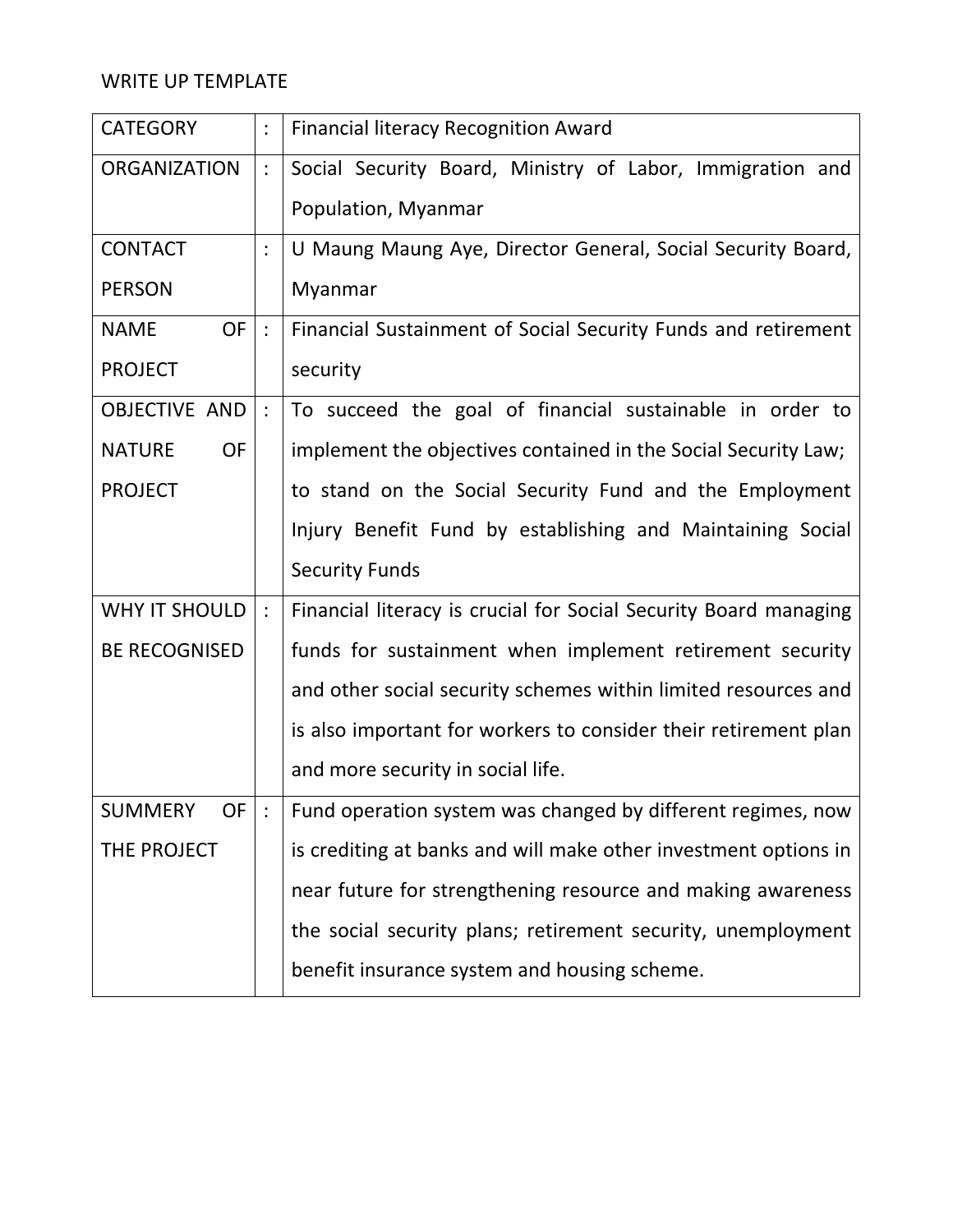# **The Sustainment of Social Security Funds of Myanmar**

## **History and Background**

 $\overline{a}$ 

The Social Security Board (SSB) as known as Social Security Office was established in 1956 after appearing of the Social Security Act, 1954 with the aims to support the insured workers and their family members for living when the formers are unable to work, to improve the health of insured workers, to speed their working ability in order to boost productivity and to provide benefits effectively when facing social contingencies such as employment injury, maternity, sickness and death, etc. There were a few Social Security offices covering the townships in those days when started implementation the Social Security Law, 1954. The new Social Security Law, 2012 was adopted with more branches of social security covers such as old age pensions, family benefit, unemployment benefit and housing benefits. The percentage and amount of cash benefits for insured workers are increased in new law. That is why the number of insured persons is increasing and the coverage rise up to 120 townships according to the data of Insurance Department, Social Security Head Office which released on March 31, 2017.

The SSB used multiple financial operation system in the past. Between 1956 and 1962, the SSB stood on his own feet and got freedom to manage on her expenditures. It means that the Ministry of Planning and Finance did not control on expenditures of SSB. Began on the fiscal year after the Socialism leaders grasped the power, the SSB had to participate the Union Consolidated Fund Account according to the Financial sharing Act which prescribed by the government until 1975. The system of the Union Consolidated Fund Account is all earning of SSB had to contribute to the State and the expenditures must be passed by the Ministry of Planning and Finance. After that, started from *1975-* 1976 the fiscal year<sup>1</sup> the government departments were separated into two groups, the State Economic Enterprises (SEE) account and the Ministry Departments (MD) account. The SSB was counted into one of the state enterprises. So, the SSB had to change her policy which based on yielding for maximize return rather than social based policy. As a

**<sup>1</sup>** *The fiscal year of Myanmar is begin from April 1 and ended at March 31, e.g the fiscal year of 1975-1976 is between the period of April 1, 1975 and March 31, 1976.*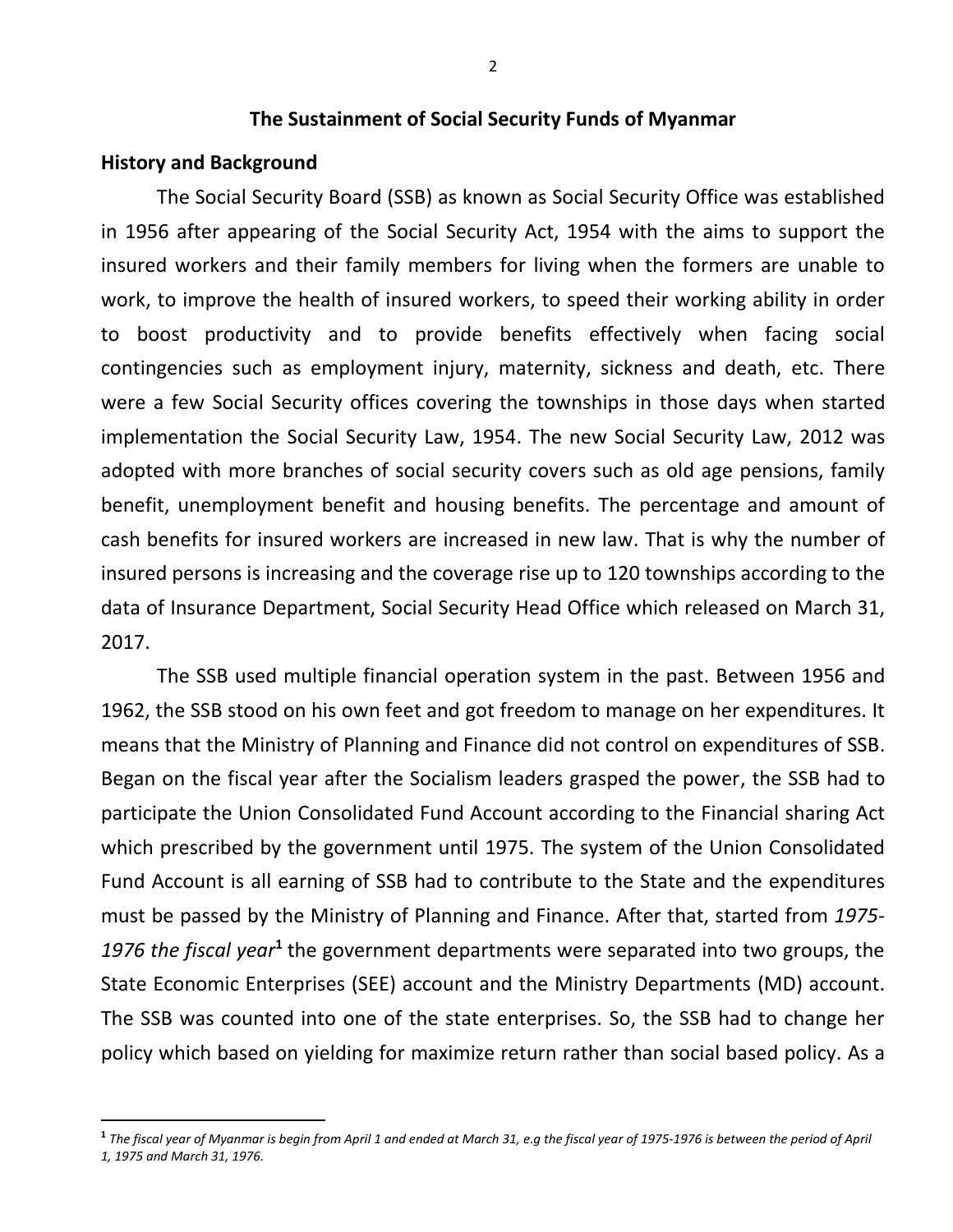result, the confidence of insured workers dropped until the newly Social Security Law, 2012 was empowered.

Nowadays, SSB is using financial regulation as an autonomous financial management which starting from the fiscal year of 2013-2014. But all the staffs' salaries are bearing from the state budget like the civil servants of Government. In the near future, the SSB have to stand on her own feet. It means that all of the cost and expenses including the salaries must be allocated from the earning of SSB. It is a big challenge for the Social Security offices because the recent fiscal year of 2016-2017 had used 13168 million Kyats. The amount is not included the cash benefit cost as known as reimbursement for insured workers. Total reimbursement amount is about 7500 million Kyats during the fiscal year of 2016-2017. Moreover, SSB earnings which contributed by the employer and employee are depended on robust economy. If something happened on business such as financial crisis, natural disasters will affect the income of business and SSB as well. So, the financial sustainment is very important to achieve the vision and the missions of SSB.



#### **Figure: Financial Management of SSB**

Source: ILO and MDRI (2015) 'Evaluation of the Operations of the Social Security Board'. Technical Report. Yangon: ILO and MDRI.

3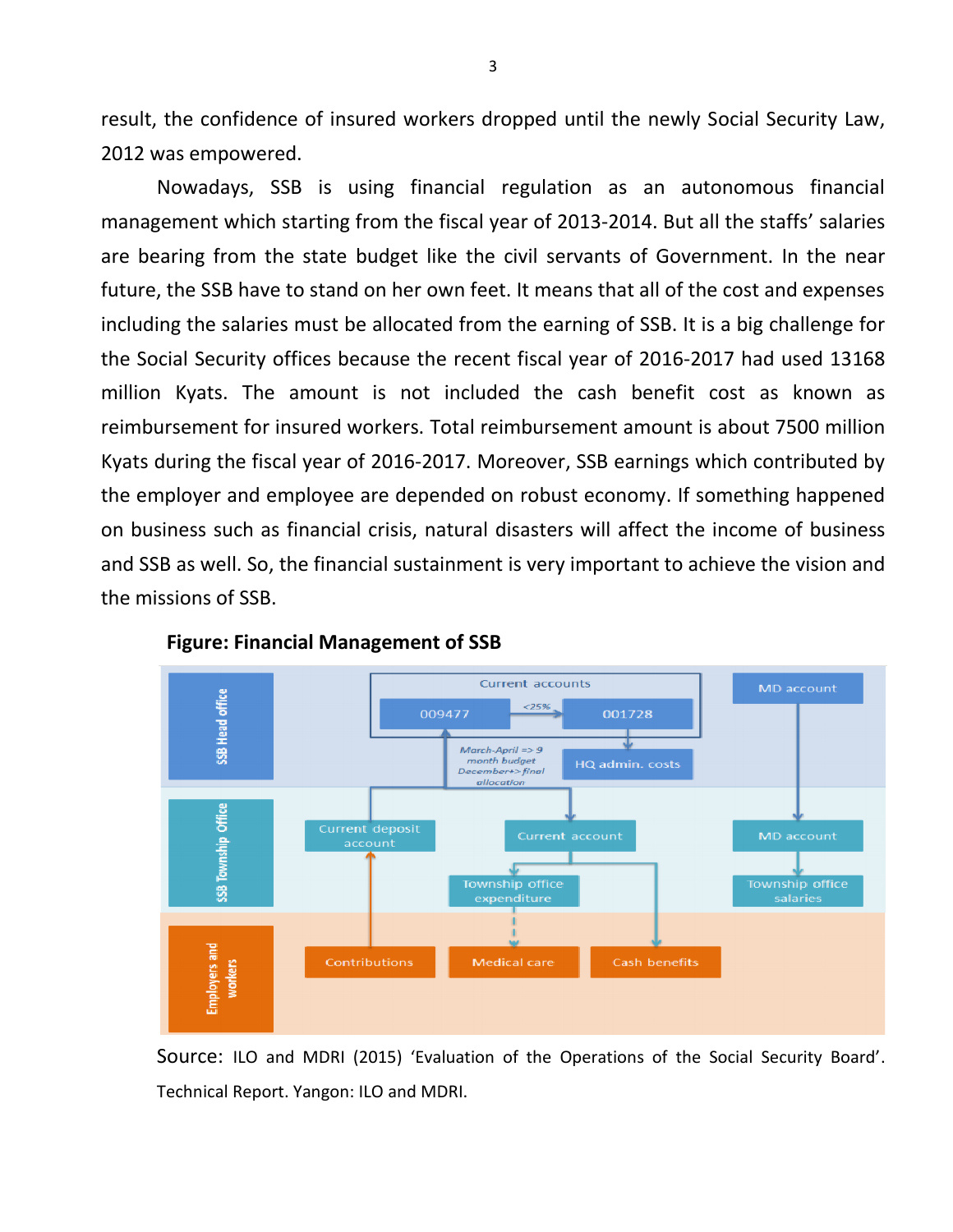#### **Investment and Secure Financial Future of SSB**

Financial sustainment for our Social Security funds is deeply concerned by the government because some countries projects that Social Security's costs will exceed the program's total income in 2020. In Thailand and Vietnam, cash-flow deficits in their pension schemes are expected to emerge in the next 10-20 years, repeating the experience of richer countries. This experience will force benefit cuts or increased contribution rates (Strengthening social security provision in Myanmar, World Bank). So, SSB is allowed to carry out business for fund sustainment. Currently SSB oversee the operation of two kinds of fund. They are Social Security fund and Employment Injury Benefit fund. At article 84 of Social Security Law, 2012, mention that the Social Security Board may, in order to increase the funds established according to the law, carry out the following works which are in conformity with the existing law and which may be profitable with the fund which are not yet necessary to be used for the time being:

- (a) depositing, saving, purchasing saving certificates and debenture at any State Bank or other bank;
- (b) carrying out and investing in any investment business;
- (c) issuing loan to contributors by fixing interest rate under appropriate terms and conditions;
- (d) investing after establishing Social Security Housing by laying down plans;
- (e) hiring movable and immovable properties owned by the Social Security Board, selling any of those property which are not necessary to use in accord with the stipulations or transferring by any other means;
- (f) carrying out any other business for the interests of the Social Security Board.

Above options of generating the funds for financial sustainable, the SSB is depositing, saving, purchasing saving certificates and debenture at state bank and semistate banks. The other options of investment that allowed by law will be made in the near future. The current investment in the bank yields a lot bank's interest every month. The SSB is earning the interest approximately 1027.800 million Kyats per month. This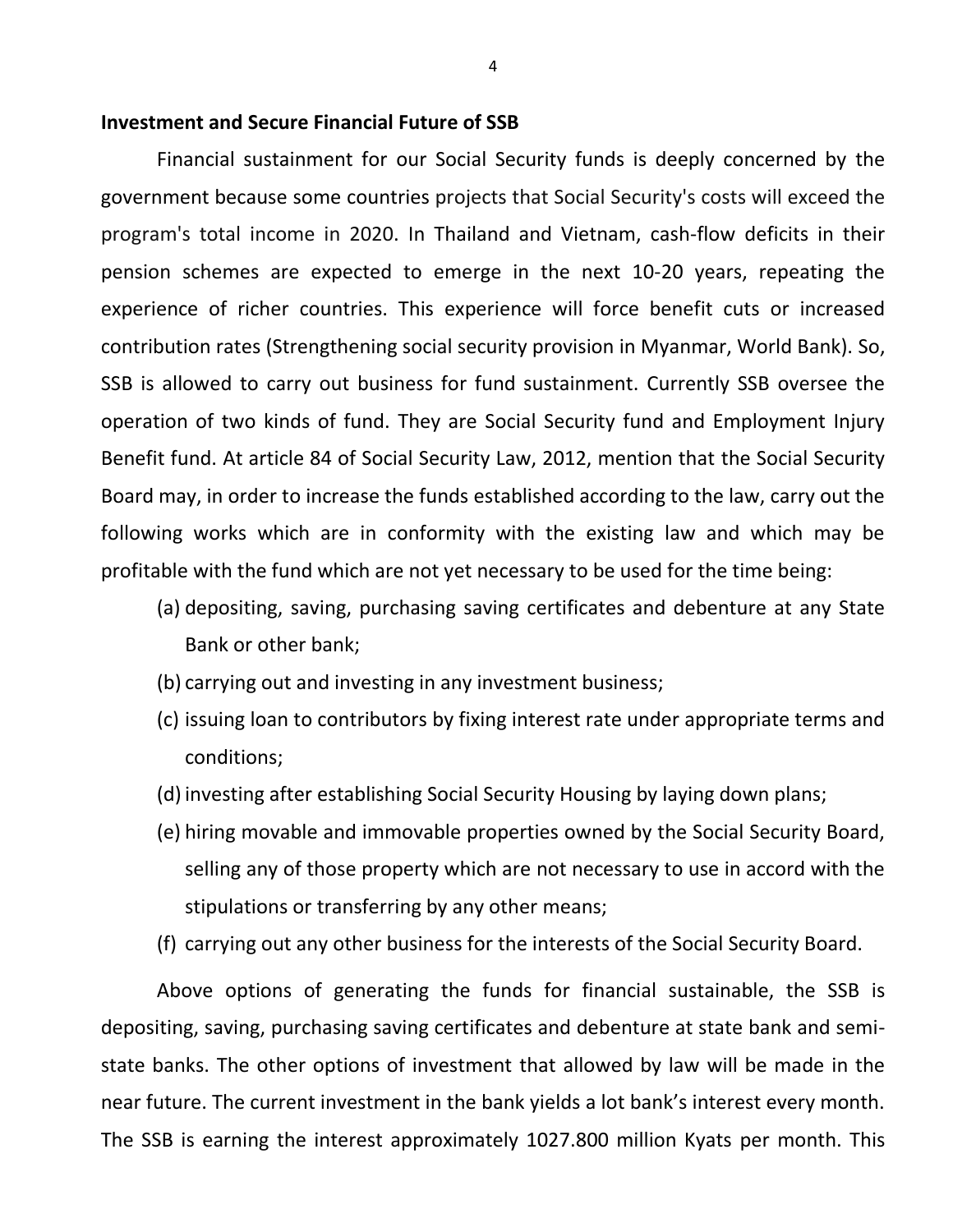amount is equal to 758524 US Dollars. From the period of 2013 to 2017 SSB obtained the interest for investment from the banks exactly 7416.50 million Kyats, according to the data on April 10, 2017 of the Investment Section, Social Security Head Office. SSB does not put their liquidity asset at pure private owned banks, deposit at the state bank and the semi-state banks. And all assets do not put at one bank, spreading the investment to four banks such as Myanmar Economic Bank, Myawady Bank, Small & Medium Industrial Development Bank and Construction & Housing Development Bank etc. The total value of money in the banks is over 122 billion Kyats.

SSB would like to go for further step for investment in Housing for workers. The amount of financing will be huge for housing because this kind of investment is expensive. Neglect of the cost, SSB has to create residences for worker because most of workers do not own the house. They have to use at least 40% of earning for rent according to an article of Frontier Myanmar<sup>2</sup>. So, housing is urgently needed for them. According to the Social Security Rules, Article 36 (a), not less than 60 percent of the funds can invest in such the state owned bank or at any other bank. Article 36 (b), the amount of money not more than 30 percent of the saved funds may be invested as follows:

- (i) investing by buying shares of the public companies which are being successful in business, investing by buying bonds, and investing by buying shares from security exchange market;
- (ii) issuing loans to the persons who have paid contribution by specifying interest rates under the suitable terms and conditions;
- (iii) establishing housing projects for the insured persons;

 $\ddot{\phantom{a}}$ 

(iv) carrying out other investment works, in coordination which the relevant Ministries of the Union Government.

<sup>&</sup>lt;sup>2</sup> On Yangon's outskirts in Myanmar, rooms can be rented for between Kyats 60,000 and Kyats 100,000 a month, and it costs at least Kyats 150,000 to rent a house or apartment in areas closer to the city centre[. http://frontiermyanmar.net/en/the-lost-dream-affordable-housing](http://frontiermyanmar.net/en/the-lost-dream-affordable-housing)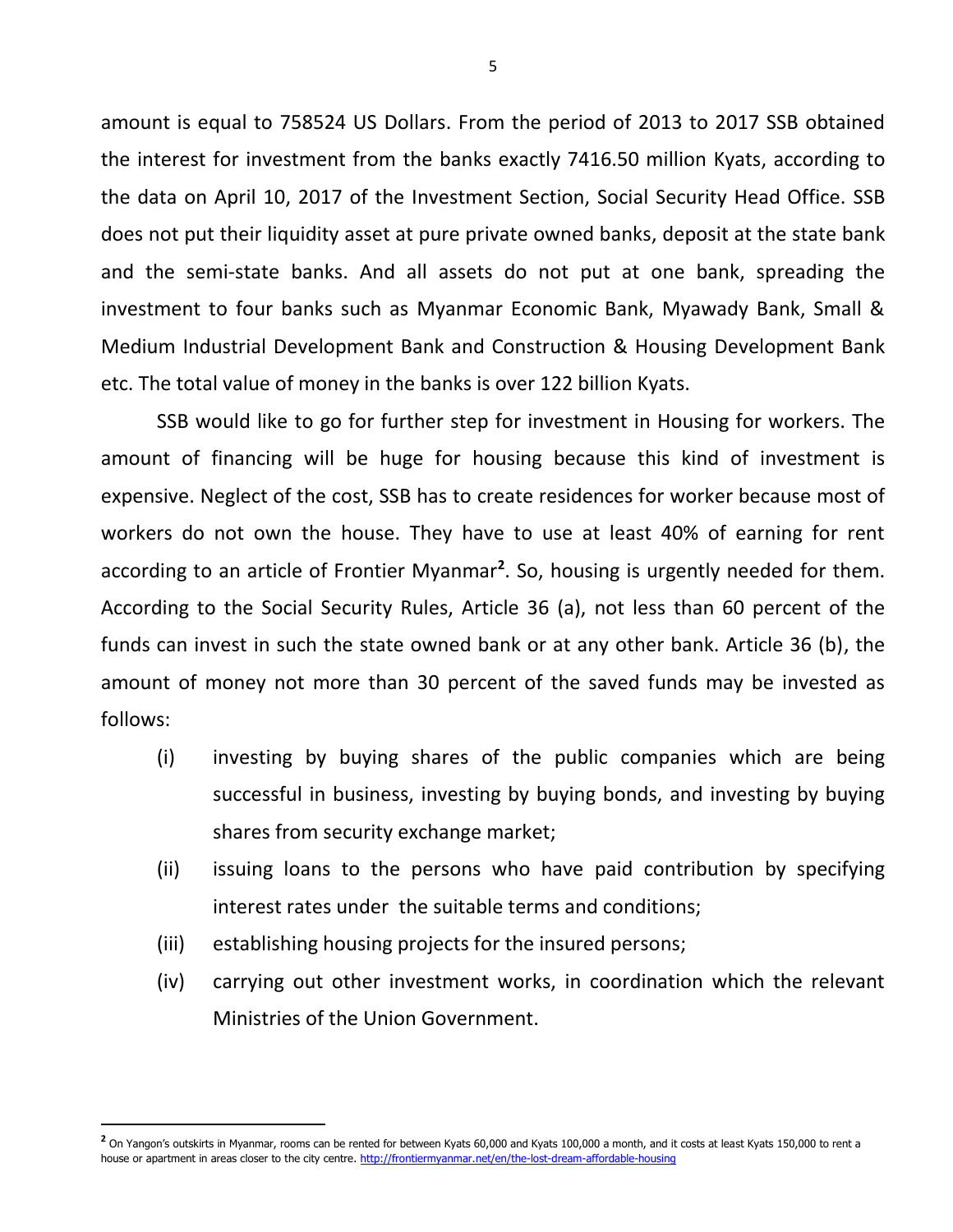At Article 36 (c), the amount of money not more than 10 percent of the saved funds may be invested by establishing owned economic enterprise. The SSB oversee the funds and has responsible for sustainment.

## **The Social Protection Schemes for retirement**

The Old-Age, Survivors, and Disability Insurance program makes monthly income available to insured worker and their families at retirement, death, or disability. Currently, Myanmar has two kinds of pension scheme. One is government's pension scheme which is non contributory scheme and eligible for all public servant, political personal and military personal. Another pension scheme for insured worker is contributory scheme which initiated by SSB. Pension Scheme for insured workers has to be implemented in the near future according to the Social Security Law. To implement the old age pension, SSB has to consider the financial sustainment. This scheme is important for private employee because people need income for survive when they became old. In younger time they must save money for using in old age or contribute from income to SSB. As stated in Social Security Law, employer has to contribute 3% and also employee has to contribute 3% of employee income for pension scheme. That pension scheme is secure some of spending needs during retirement if he just contributes 3percent from his earning. So, SSB will set up a plan for retirement security of insured worker.

The main goal for retirement plan is to ensure retired person will have decent financial resources to improve or maintain the former lifestyle during the retirement years. A complete retirement income package is commonly referred to as a three legged stool, comprising your social security, employer sponsored retirement plans and your personal savings. The amount of personal savings you need to achieve depends on the contributions to retirement accounts by your employer and your projected income from social security. You will need to save enough so that your retirement income is in the range of 70% to 80% of your pre-retirement income according to some financial planning experts. Your retirement income may have to be more than your pre-

6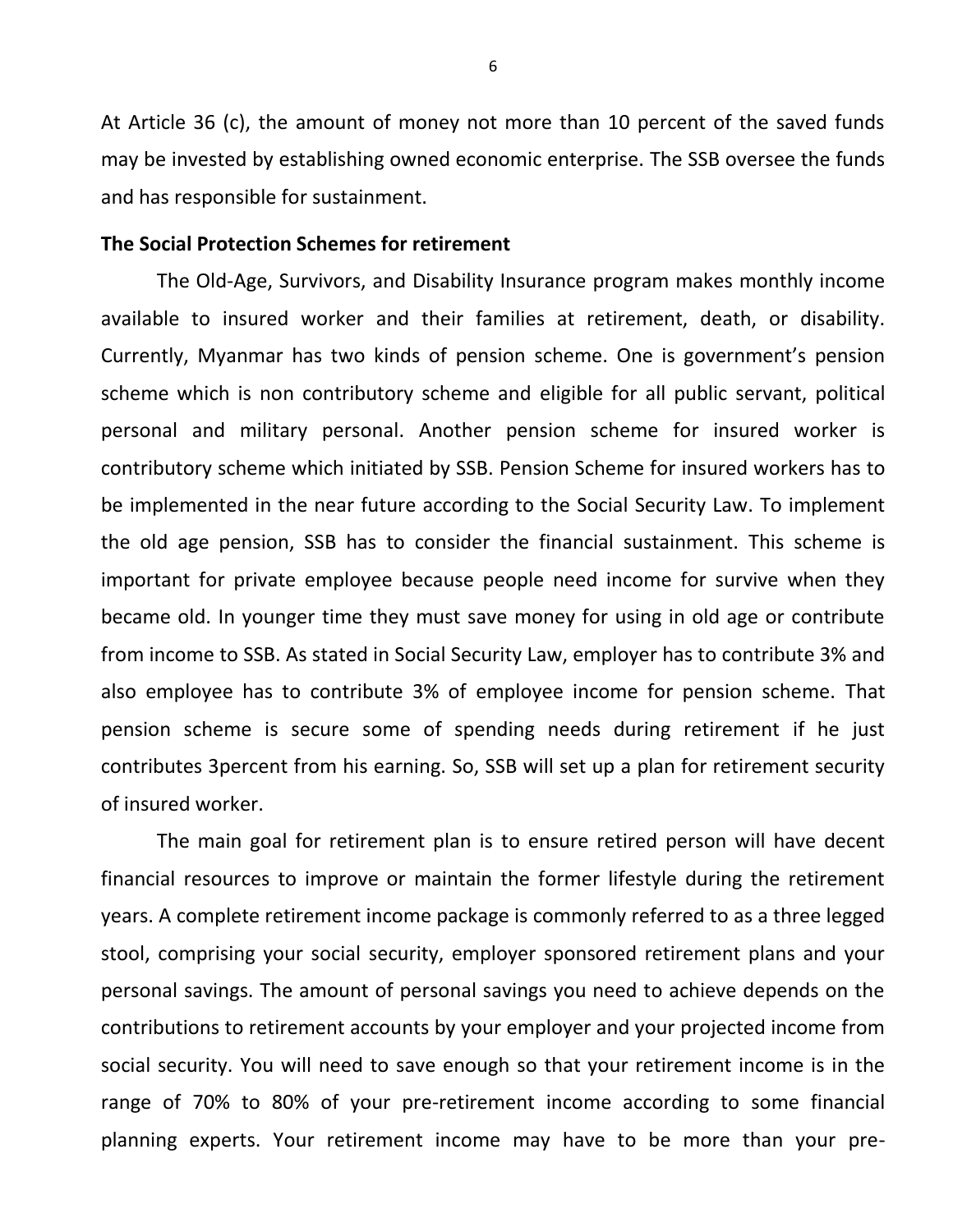retirement income, if you have more expenses in retirement than before retirement. Your retirement will be more enjoyable if your income is structured to fit your lifestyle choices and if you have developed a retirement plan to protect the assets you have worked hard to acquire.

#### **Conclusion**

SSB is now opening a campaign for public awareness on social security plan and benefit scheme for insured person including housing benefit, superannuation benefit. SSB has to implement for retirement security for insured workers and also has to prepare for its security of financial sustainment. People with a sound knowledge of financial literacy are more likely to make plans for retirement and those who make plan for retirement security have more than twofold the wealth of people who do not plan. A comfortable, secure retirement is much easier when you plan your finances. A secure, comfortable retirement is every employee's desire. People with less financial literate tend to accumulate less wealth, borrow more and pay more in financial product cost and less likely to invest or know the terms of retirement security.

There is some evidence that workplace financial education has helped raised retirement plan participation and contributions and that it has raised households' overall level of saving as well. Indeed financial illiteracy may place great stain on personal and families' finance, spending, retirement and heading to suboptimal arrangements regarding investment. Furthermore, when people produce poor decision of financial, the damage of those decisions may be passed on to others while they depend on social safety nets requiring consequent tax increases. Clearly the worth of illiteracy of financial is a social headache which is likely to devolve not only to society as a whole but also the least capable individuals. So, financial knowledge assists retirement planning which affords retirement security for workers.

7